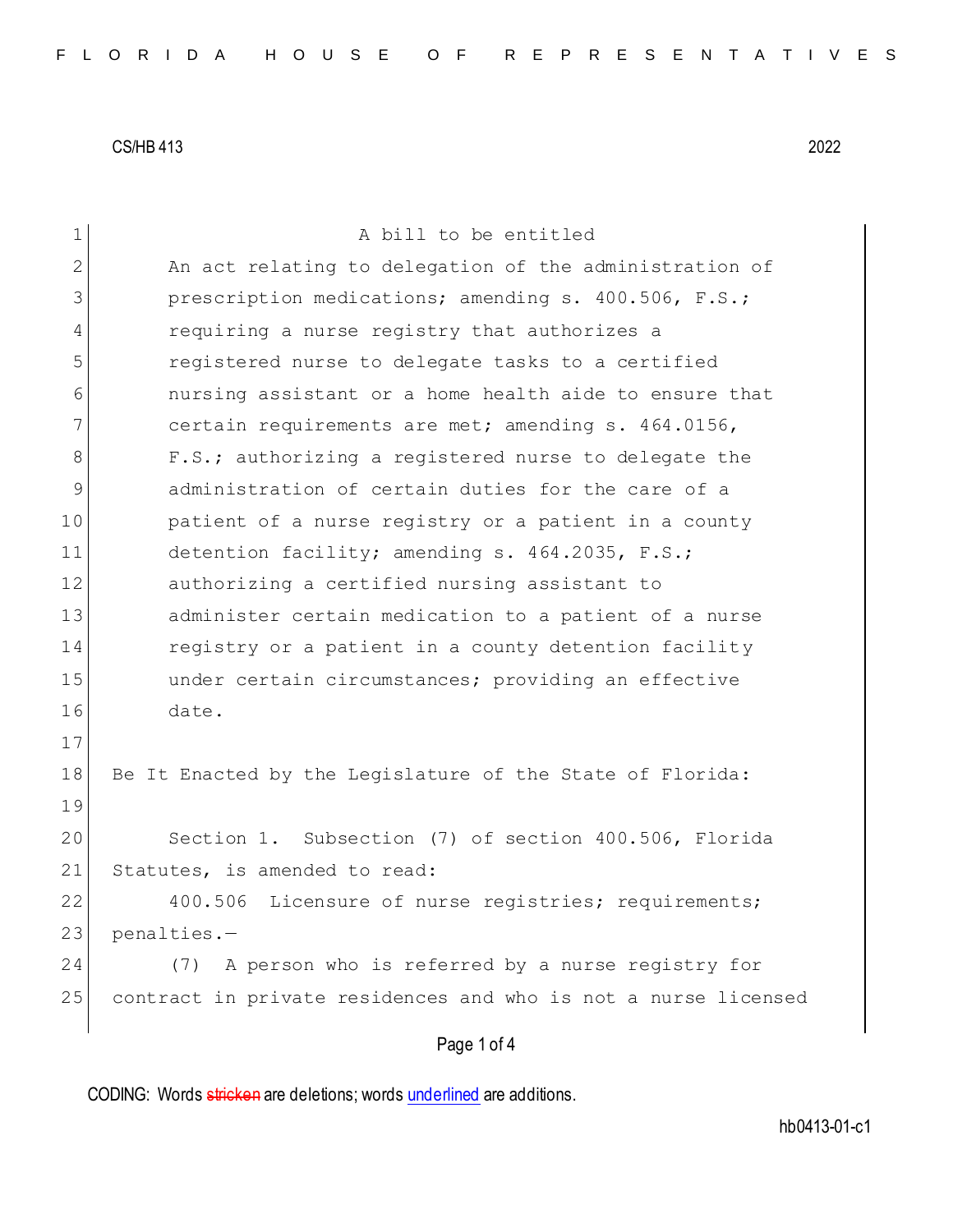| 26 | under part I of chapter 464 may perform only those services or   |
|----|------------------------------------------------------------------|
| 27 | care to clients that the person has been certified to perform or |
| 28 | trained to perform as required by law or rules of the Agency for |
| 29 | Health Care Administration or the Department of Business and     |
| 30 | Professional Regulation. Providing services beyond the scope     |
| 31 | authorized under this subsection constitutes the unauthorized    |
| 32 | practice of medicine or a violation of the Nurse Practice Act    |
| 33 | and is punishable as provided under chapter 458, chapter 459, or |
| 34 | part I of chapter 464. If a nurse registry authorizes a          |
| 35 | registered nurse to delegate tasks, including medication         |
| 36 | administration, to a certified nursing assistant under chapter   |
| 37 | 464 or to a home health aide under s. 400.490, the nurse         |
| 38 | registry must ensure that such delegation meets the requirements |
|    |                                                                  |
| 39 | of this chapter and chapter 464 and the rules adopted            |
| 40 | thereunder.                                                      |
| 41 | Section 2. Subsection (2) of section 464.0156, Florida           |
| 42 | Statutes, is amended to read:                                    |
| 43 | 464.0156 Delegation of duties.-                                  |
| 44 | A registered nurse may delegate to a certified nursing<br>(2)    |
| 45 | assistant or a home health aide the administration of oral,      |
| 46 | transdermal, ophthalmic, otic, rectal, inhaled, enteral, or      |
| 47 | topical prescription medications to a patient of a home health   |
| 48 | agency or nurse registry or to a patient in a county detention   |
| 49 | facility as defined in s. $951.23(1)$ , if the certified nursing |
| 50 | assistant or home health aide meets the requirements of s.       |

## Page 2 of 4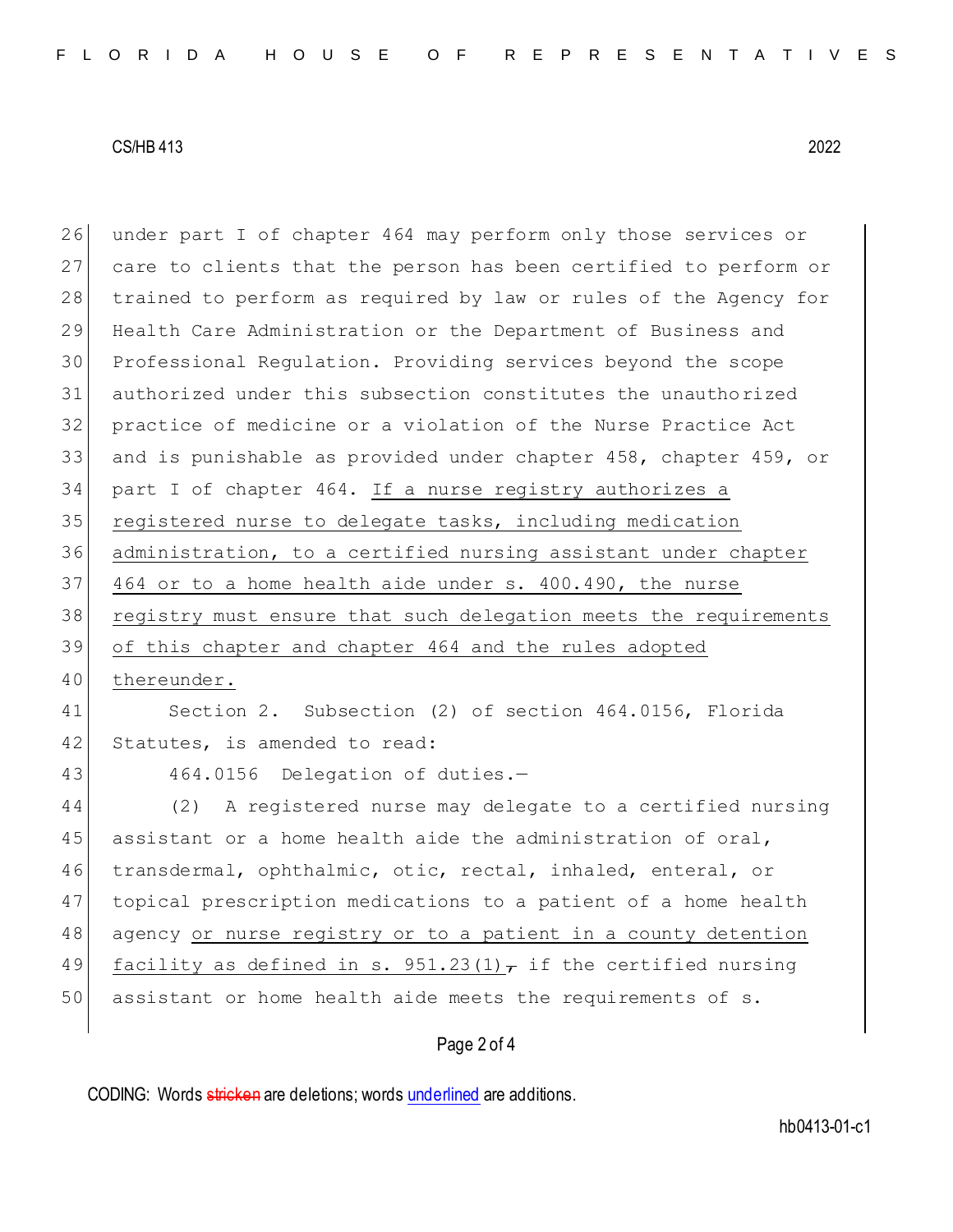464.2035 or s. 400.489, respectively. A registered nurse may not delegate the administration of any controlled substance listed in Schedule II, Schedule III, or Schedule IV of s. 893.03 or 21 U.S.C. s. 812.

55 Section 3. Subsections (1) and (3) of section 464.2035, Florida Statutes, are amended to read:

464.2035 Administration of medication.—

 (1) A certified nursing assistant may administer oral, transdermal, ophthalmic, otic, rectal, inhaled, enteral, or topical prescription medication to a patient of a home health agency or nurse registry or to a patient in a county detention 62 facility as defined in s. 951.23(1) if the certified nursing assistant has been delegated such task by a registered nurse licensed under part I of this chapter, has satisfactorily 65 completed an initial 6-hour training course approved by the board, and has been found competent to administer medication to 67 a patient in a safe and sanitary manner. The training, determination of competency, and initial and annual validation required under this section must be conducted by a registered nurse licensed under this chapter or a physician licensed under chapter 458 or chapter 459.

72 (3) The board, in consultation with the Agency for Health 73 Care Administration, shall establish by rule standards and procedures that a certified nursing assistant must follow when administering medication to a patient of a home health agency or

## Page 3 of 4